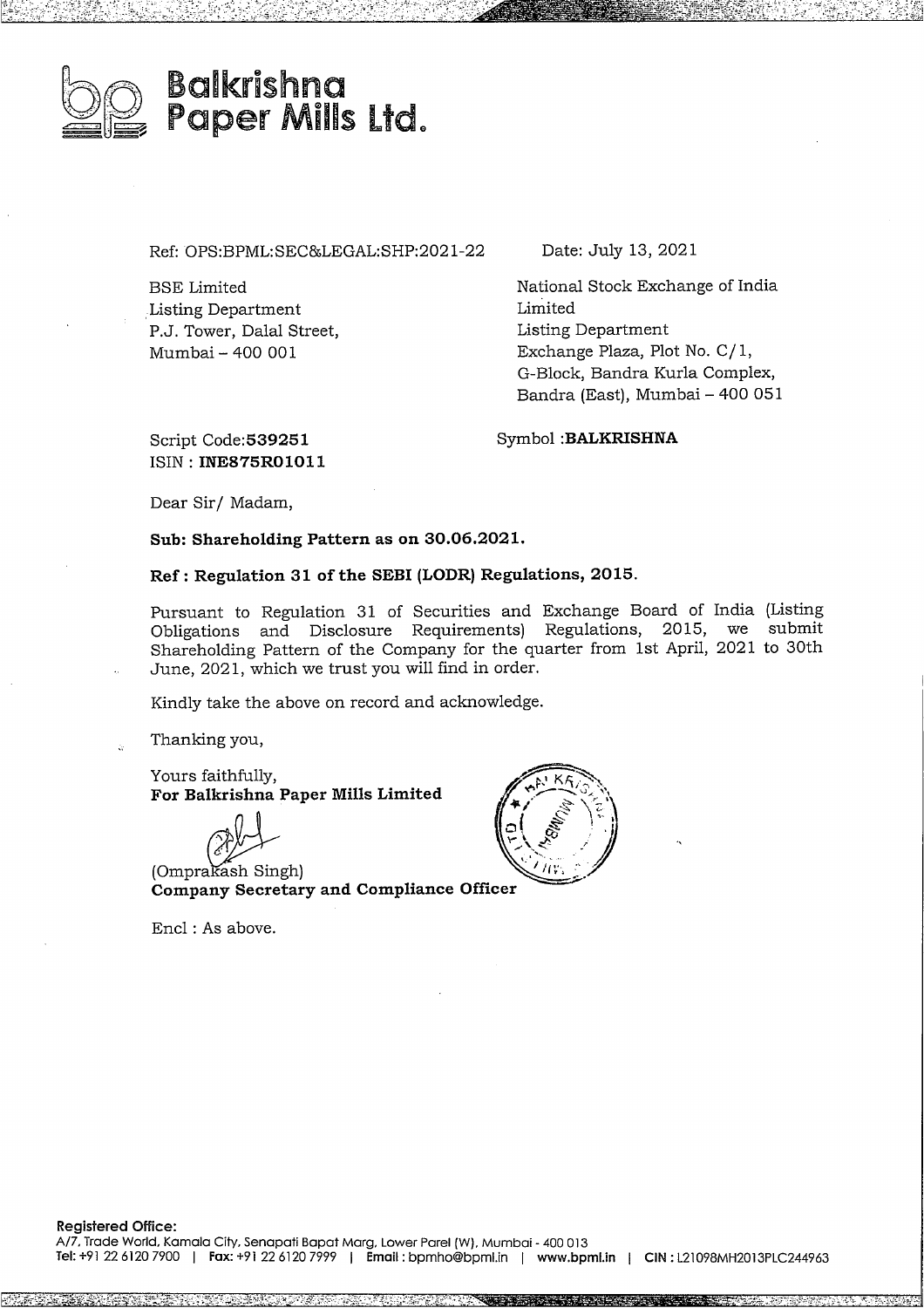## **Holding ofspecified securities**

 $\mathbb{R}^2$  $\rightarrow$ 

 $\omega$ 

 $\frac{1}{\sqrt{2}}$ ie ek

 $\Box$ 

| Annexure - I                                                                                |                                |
|---------------------------------------------------------------------------------------------|--------------------------------|
| 1. Name of Listed Entity                                                                    | Balkrishna Paper Mills Limited |
| 2. Scrip Code/Name of Scrip/Class of Security:                                              | 539251 / Equity                |
| 3. Share Holding Pattern Filed under: Reg. 31(1)(a)/Reg. 31(1)(b)/Reg. 31(1)(c)             | Regulation 31 (1) (b)          |
| $a$ . If under 31(1)(b) then indicate the report for Quarter ending                         | 30-06-2021                     |
| b. If under 31(1)(c) then indicate date of allotment/extinguishment                         |                                |
| 4. Declaration: The Listed entity is required to submit the following declaration to the    |                                |
|                                                                                             |                                |
| extent of submission of information:-                                                       | Yes*/No*                       |
| Particulars                                                                                 | No                             |
| 1 Whether the Listed Entity has issued any partly paid up shares?                           | No                             |
| 2 Whether the Listed Entity has issued any Convertible Securities?                          | No                             |
| 3 Whether the Listed Entity has issued any Warrants?                                        |                                |
| 4 Whether the Listed Entity has any shares against which depository receipts are issued?    | No                             |
|                                                                                             | No                             |
| 5 Whether the Listed Entity has any shares in locked-in?                                    | N <sub>o</sub>                 |
| 6 Whether any shares held by promoters are pledge or otherwise encumbered?                  | No                             |
| 7. Whether company has equity shares with differential voting rights?                       | No                             |
| 8. Whether the listed entity has any significant beneficial owner?                          | No                             |
| 9. Whether the listed entity is Public Sector Undertaking (PSU)?                            |                                |
| * If the Listed Entity selects the option 'No' for the questions above, the columns for the |                                |
| partly paid up shares, Outstanding Convertible Securities/Warrants, depository receipts,    |                                |
| locked-in shares, No of shares pledged or otherwise encumbered by promoters, as             |                                |
| applicable, shall not be displayed at the time of dissemination on the Stock Exchange       |                                |
| website. Also wherever there is 'No' declared by Listed Entity in above table the values    |                                |
| will be considered as 'Zero' by default on submission of the format of holding of           |                                |
| specified securities.                                                                       |                                |
|                                                                                             |                                |

 $\mathbf{a}^{\prime}$ 

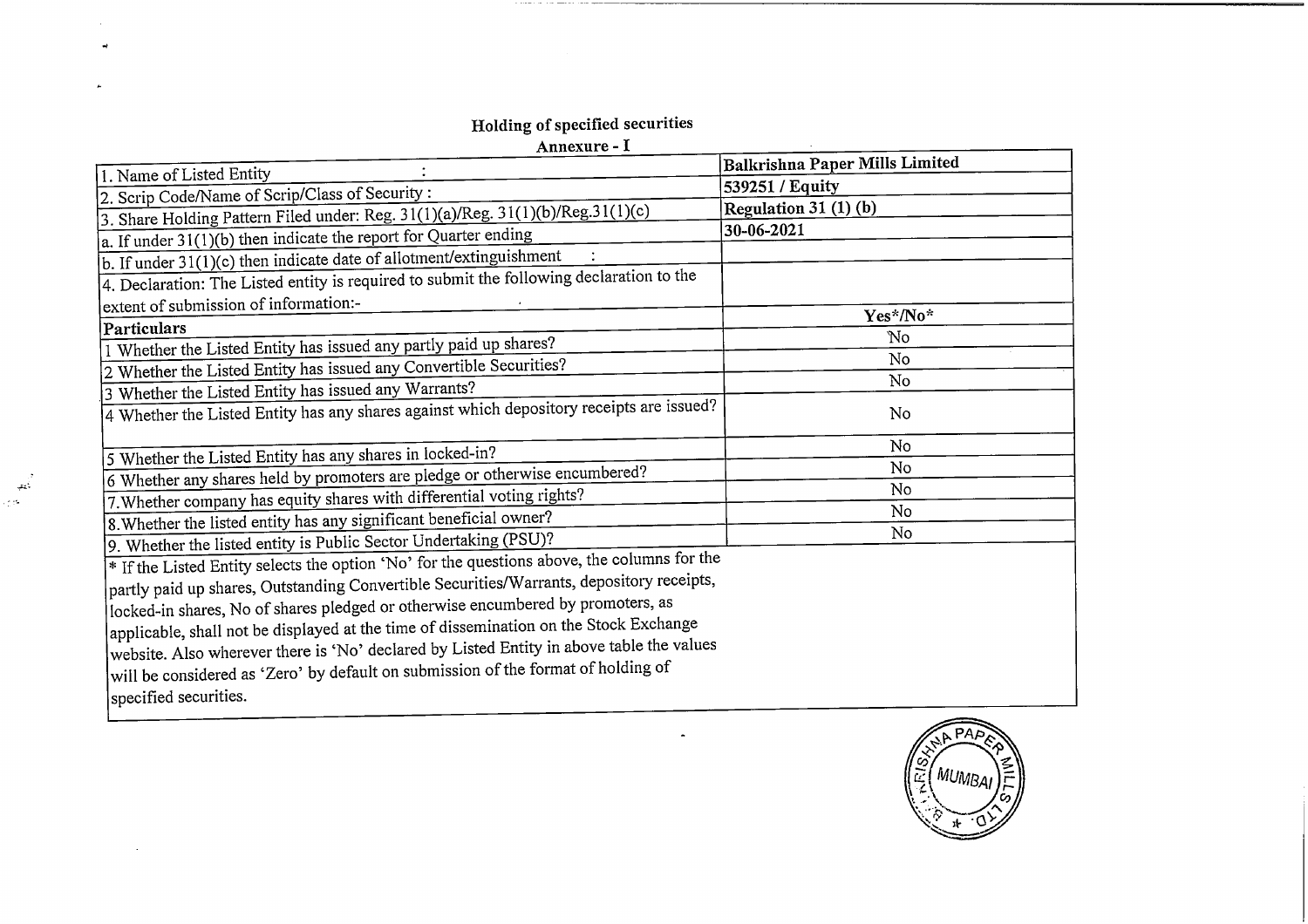Name of the Company : SeriptCole : Asan :

 $\sim$ 

 $\overline{\phantom{a}}$ 

Balkrishna Paper Mills Limited Equity 30-406-2021

|          | <u>. 1996. Saman yang kalendar salah sahiji dan sama sang dan salah salah salah sahiji dan saman salah sahiji da</u><br>25. 23. 23. 24. 25.<br>ins a selection of the control<br>Table I - Summary Statement holding of specified securities |                                                                                                                                                                                                                                                                    |                                                                         |                                                         |                                                                       |                                                          |                                                                                                                                                  |            |                                                                           |                                                                                  |                                                         |                                                                                                                                     |                                                                                                                                                                                          |                                              |                                                   |                                                                                                                                                                      |                                                                                           |
|----------|----------------------------------------------------------------------------------------------------------------------------------------------------------------------------------------------------------------------------------------------|--------------------------------------------------------------------------------------------------------------------------------------------------------------------------------------------------------------------------------------------------------------------|-------------------------------------------------------------------------|---------------------------------------------------------|-----------------------------------------------------------------------|----------------------------------------------------------|--------------------------------------------------------------------------------------------------------------------------------------------------|------------|---------------------------------------------------------------------------|----------------------------------------------------------------------------------|---------------------------------------------------------|-------------------------------------------------------------------------------------------------------------------------------------|------------------------------------------------------------------------------------------------------------------------------------------------------------------------------------------|----------------------------------------------|---------------------------------------------------|----------------------------------------------------------------------------------------------------------------------------------------------------------------------|-------------------------------------------------------------------------------------------|
|          |                                                                                                                                                                                                                                              |                                                                                                                                                                                                                                                                    |                                                                         |                                                         |                                                                       |                                                          |                                                                                                                                                  |            |                                                                           |                                                                                  |                                                         |                                                                                                                                     |                                                                                                                                                                                          |                                              |                                                   |                                                                                                                                                                      |                                                                                           |
| Category | Category of shareholder<br>. (II) -                                                                                                                                                                                                          | Nos. of shareholders<br>(M) - 82<br>e e de la provincia de la provincia de la provincia de la provincia de la provincia de la provincia de la prov<br>Estado de la provincia de la provincia de la provincia de la provincia de la provincia de la provincia de la | No. of fully<br>shares held<br>$(n)$ .<br>$\mathcal{D}_{\mathcal{R}}$ . | No. of Partly<br>paid up equity paid-up equity<br>୍ (V) | No. of shares<br>underlying<br>Depository<br>Receipts<br>$\sim$ (VI). | Total nos.<br>shares held<br>(VII) = :<br>(IV)+(V)+ (VI) | Shareholding as a %<br>of total no. of shares<br>(calculated as per<br>SCRR, 1957)<br>$(NIII)$<br>As a % of $(A+B+C2)$<br>303, 2817<br>المنتبط أ | Class eg:X | No of Voting Rights.<br><b>Class</b><br>$\mathbf{c}\mathbf{p};\mathbf{Y}$ | Number of Voting Rights held in each class of<br>securities<br>(DS)<br>∵ , Total | 17. SE<br>Total<br>2.52.%<br>$\alpha$<br>$\overline{O}$ | No. of Shares<br>Underlying<br><b>Outstanding</b><br>convertible<br>securities<br>(including<br>$\frac{Warrants}{(x)}$<br>1.4.1.1.2 | Shareholding, as Locked in shares<br>$\sim$ a,% assuming<br>full conversion of<br>convertible.<br>securities (as a<br>percentage of<br>difficied share<br>cxn=(VII)+(X).<br>$(A+1) + C2$ | Number of<br><b>CKID</b><br>No.<br>$\pm$ (a) | As a %<br>  of total<br>  Shares<br>  held<br>(b) | Number of<br>Shares pledged<br>or otherwise<br>encumbered<br><b>AUD</b><br>As a<br>% of<br>No:<br>   fotal<br>  Shares<br>$\epsilon$ (a)<br>held <sup>.</sup><br>(b) | Number of<br>equity shares.<br>held in<br>dematerialized<br>form.<br>(XIV)<br>WAS CRAFTED |
|          |                                                                                                                                                                                                                                              | 34                                                                                                                                                                                                                                                                 | 6301874                                                                 |                                                         |                                                                       | 6304874                                                  | 58.71                                                                                                                                            | 6304874    |                                                                           | 6304874                                                                          | 58.71                                                   |                                                                                                                                     | 58,71                                                                                                                                                                                    |                                              |                                                   |                                                                                                                                                                      | 6304874                                                                                   |
|          | (A) Promoter & Promoter Group                                                                                                                                                                                                                |                                                                                                                                                                                                                                                                    |                                                                         |                                                         |                                                                       | 4434970                                                  | 41.29                                                                                                                                            | 4434970    |                                                                           | 4434970                                                                          | 41.29                                                   |                                                                                                                                     | 41,29                                                                                                                                                                                    |                                              |                                                   |                                                                                                                                                                      | 4296336                                                                                   |
|          | (B) Public                                                                                                                                                                                                                                   | 10459                                                                                                                                                                                                                                                              | 4434970                                                                 |                                                         |                                                                       |                                                          |                                                                                                                                                  |            |                                                                           |                                                                                  |                                                         |                                                                                                                                     |                                                                                                                                                                                          |                                              |                                                   |                                                                                                                                                                      |                                                                                           |
|          | (C) Non Promoter-Non Public                                                                                                                                                                                                                  |                                                                                                                                                                                                                                                                    |                                                                         |                                                         |                                                                       |                                                          |                                                                                                                                                  |            |                                                                           |                                                                                  |                                                         |                                                                                                                                     |                                                                                                                                                                                          |                                              |                                                   |                                                                                                                                                                      |                                                                                           |
|          | (C1) Shares underlying DRs                                                                                                                                                                                                                   |                                                                                                                                                                                                                                                                    |                                                                         |                                                         |                                                                       |                                                          |                                                                                                                                                  |            |                                                                           |                                                                                  |                                                         |                                                                                                                                     |                                                                                                                                                                                          |                                              |                                                   |                                                                                                                                                                      |                                                                                           |
|          | (C2) Shares held by Employee Trusts                                                                                                                                                                                                          |                                                                                                                                                                                                                                                                    |                                                                         |                                                         |                                                                       |                                                          |                                                                                                                                                  |            |                                                                           | 10739844                                                                         | 100                                                     |                                                                                                                                     | 100                                                                                                                                                                                      |                                              |                                                   |                                                                                                                                                                      | 10601210                                                                                  |
|          | Total                                                                                                                                                                                                                                        | 10493                                                                                                                                                                                                                                                              | 10739844                                                                |                                                         |                                                                       | 10739844                                                 | 100                                                                                                                                              | 10739844   |                                                                           |                                                                                  |                                                         |                                                                                                                                     |                                                                                                                                                                                          |                                              |                                                   |                                                                                                                                                                      |                                                                                           |
|          |                                                                                                                                                                                                                                              |                                                                                                                                                                                                                                                                    |                                                                         |                                                         |                                                                       |                                                          |                                                                                                                                                  |            |                                                                           |                                                                                  |                                                         |                                                                                                                                     |                                                                                                                                                                                          |                                              |                                                   |                                                                                                                                                                      |                                                                                           |

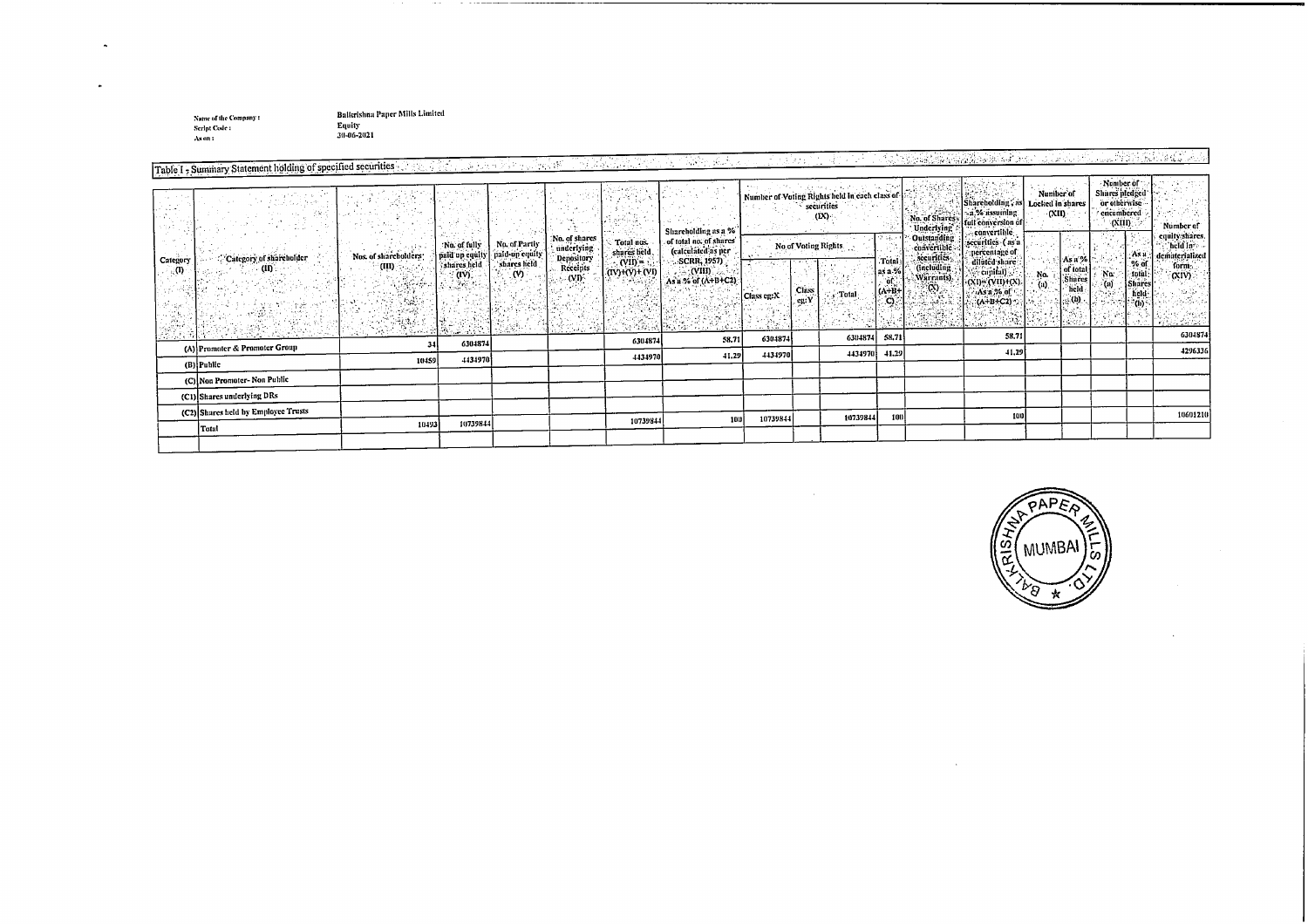$\ddot{\phantom{1}}$ 

 $\overline{a}$ 

┱

|      |                                                       |                           |                                                       |                                |                                        | Mos. of                                                                 |                                             | Sharcholdin<br>ં ફુજ                                      |                 | Number of Voting Rights held in each class of<br>securities<br>$\left( \mathrm{IX}\right)$<br>istan zind |          | Shareholding,<br>$as a \%$<br>No. of Shares<br>assuming full<br>Underlying<br>conversion of |                                                       | Number of Locked in<br>shares<br>(XII)                          |                                                                   | <b>Number of Shares</b><br>pledged or otherwise<br>encumbered<br>(XIII)<br>V.                |            | Number of                            |                                                |
|------|-------------------------------------------------------|---------------------------|-------------------------------------------------------|--------------------------------|----------------------------------------|-------------------------------------------------------------------------|---------------------------------------------|-----------------------------------------------------------|-----------------|----------------------------------------------------------------------------------------------------------|----------|---------------------------------------------------------------------------------------------|-------------------------------------------------------|-----------------------------------------------------------------|-------------------------------------------------------------------|----------------------------------------------------------------------------------------------|------------|--------------------------------------|------------------------------------------------|
|      | Category & Name of the                                |                           | ∴No. of                                               | No. of fully<br>. paid.up.     | Partly paid-                           | shares                                                                  | Total nos.                                  | calculated                                                |                 | No of Voting Rights                                                                                      |          |                                                                                             | Outstanding                                           | convertible.                                                    |                                                                   |                                                                                              | 网络化学       |                                      | cquity.                                        |
|      | -Sharcholders<br>$\langle 0 \rangle$ , $\langle$      | PAN<br>$\mathbf{u}$<br>남국 | shareholder  <br>$\mathbb{R}^n$ (in ).<br>a ng Kalend | equity<br>shares held.<br>(iv) | sup equity<br>sliares held:<br>ં (V) ( | underlying<br><b>Depository</b><br>Receipts<br>$\langle$ (VI) $\rangle$ | shares field<br>$\cdot$ (VII.=<br>$IV+V+VI$ | le as per<br><b>SCRR, 1957</b><br>As a % of<br>$(A+B+C2)$ | 家族家族            |                                                                                                          |          | χĐ,<br>l-∖ap-<br>Total as a<br>% of Total                                                   | convertible<br>securities<br>(including<br>Warrants). | securities ( as a<br>percentage of<br>dilüted share<br>capital) | No.                                                               | As a % of<br>total Shares                                                                    | No.        | n velik<br>As a % of<br>total shares | slinres lield<br>iñ<br>dematerializ<br>ed form |
|      |                                                       |                           |                                                       |                                |                                        |                                                                         |                                             | $($ VIII) $\cdot$                                         | Class $X =$     | <b>ClassY</b>                                                                                            | Total    | Voting<br>rights<br>en dir                                                                  | $(X)$ .<br>园林<br>in George                            | $(XI) = 1$<br>(VII)+(X) as a<br>% of A+B+C2                     | $\ddot{p}$<br>$\mathcal{H}_\mathrm{R}$ , $\mathcal{H}_\mathrm{R}$ | held<br>(b)                                                                                  | $(n)$ .    | held<br>(b)<br>dias,                 | (XIV).                                         |
|      |                                                       |                           |                                                       |                                |                                        |                                                                         |                                             |                                                           |                 | é Bro                                                                                                    |          |                                                                                             |                                                       |                                                                 |                                                                   |                                                                                              |            |                                      |                                                |
| $-1$ | Indian<br>Individuals/Hindu                           |                           |                                                       |                                |                                        |                                                                         | $\mathbf{a}$                                |                                                           |                 |                                                                                                          |          |                                                                                             |                                                       |                                                                 |                                                                   |                                                                                              |            |                                      |                                                |
| (n)  | undivided Family                                      |                           | 20                                                    | 6267755                        |                                        |                                                                         | 6267755                                     | 58,36                                                     | 6267755         |                                                                                                          | 6267755  | 58.36                                                                                       |                                                       | 58.36                                                           |                                                                   |                                                                                              |            |                                      | 6267755                                        |
|      | Arvindkumar<br>Mahabirprasad Poddar                   | AACPP235<br>2E            |                                                       | 10                             |                                        |                                                                         | 10                                          |                                                           | 10              |                                                                                                          | 10       | 0.00                                                                                        |                                                       |                                                                 |                                                                   |                                                                                              |            |                                      |                                                |
|      | <b>KHUSHBOO RAJIV</b><br>PODDAR                       | AHZPM922<br>8N            |                                                       | 10                             |                                        |                                                                         | 10                                          |                                                           | 10              |                                                                                                          | 10       | 0,00                                                                                        |                                                       |                                                                 |                                                                   |                                                                                              |            |                                      |                                                |
|      | Rishabh Sureshkumar                                   | AAAPP932                  |                                                       | 10                             |                                        |                                                                         | 10                                          |                                                           |                 |                                                                                                          |          |                                                                                             |                                                       |                                                                 |                                                                   |                                                                                              |            |                                      |                                                |
|      | Poddar<br>Shyamlata Sureshkumar                       | 5R<br>AACPP234            |                                                       |                                |                                        |                                                                         |                                             |                                                           | 10 <sub>2</sub> |                                                                                                          | 10       | 0.00                                                                                        |                                                       |                                                                 |                                                                   |                                                                                              |            |                                      |                                                |
|      | Poddar<br>Vijaylaxni Arvindkumar                      | 9H<br>AACPP235            |                                                       | 10                             |                                        |                                                                         | 10                                          |                                                           | $\mathbf{10}$   |                                                                                                          | 10       | 0.00                                                                                        |                                                       |                                                                 |                                                                   |                                                                                              |            |                                      |                                                |
|      | Poddar                                                | 3F                        |                                                       | 10                             |                                        |                                                                         | 10                                          |                                                           | $\mathbf{1}$    |                                                                                                          | 10       | 0.00                                                                                        |                                                       |                                                                 |                                                                   |                                                                                              |            |                                      |                                                |
|      | Abhishek S Poddar                                     | AACPP192<br>5F            |                                                       | $\mathbf{11}$                  |                                        |                                                                         |                                             |                                                           | -11             |                                                                                                          | 11       | 0.00                                                                                        |                                                       |                                                                 |                                                                   |                                                                                              |            |                                      |                                                |
|      | <b>HARSHIT S PODDAR</b>                               | AACPP192<br>2C            |                                                       | $\mathbf{11}$                  |                                        |                                                                         | 11                                          |                                                           | 11              |                                                                                                          | 11       | 0.00                                                                                        |                                                       |                                                                 |                                                                   |                                                                                              |            |                                      |                                                |
|      | Rajiv Arvind kumar                                    | AACPP192<br>8J            |                                                       | 20                             |                                        |                                                                         | 20                                          |                                                           | 20              |                                                                                                          | 20       | 0.00                                                                                        |                                                       |                                                                 |                                                                   |                                                                                              |            |                                      |                                                |
|      | Poddar<br>Gitadevi Dharaprasad<br>Poddar              | AACPP235<br>7B            |                                                       | 1168                           |                                        |                                                                         | 1168                                        | 0.01                                                      | 1168            |                                                                                                          | 1168     | 0.01                                                                                        |                                                       | 0.01                                                            |                                                                   |                                                                                              |            |                                      | 1168                                           |
|      | Pawankumar Dharaprasad   AACPP236<br>Poddar           | <b>0E</b>                 |                                                       | 164312                         |                                        |                                                                         | 164312                                      | 1.53                                                      | 164312          |                                                                                                          | 164312   | 1.53                                                                                        |                                                       | 1.53                                                            |                                                                   |                                                                                              |            |                                      |                                                |
|      | Madhudevi Pawankumar                                  | AACPP236                  |                                                       | 265314                         |                                        |                                                                         | 26531                                       | 2.47                                                      | 265314          |                                                                                                          | 265314   | 2,47                                                                                        |                                                       |                                                                 |                                                                   |                                                                                              |            |                                      | 164312                                         |
|      | Poddar<br>Sangeeta Pramodkumar<br>Poddar <sup>*</sup> | 1F<br>AACPP235<br>0G      |                                                       | 505366                         |                                        |                                                                         | 505366                                      | 4.71                                                      | 505366          |                                                                                                          | 505366   | 4.71                                                                                        |                                                       | 2.47<br>4.71                                                    |                                                                   |                                                                                              |            |                                      | 265314                                         |
|      | Ankit Poddar                                          | AACPP192                  |                                                       | 530626                         |                                        |                                                                         | 530626                                      | 4.94                                                      | 530626          |                                                                                                          | 530626   |                                                                                             |                                                       |                                                                 |                                                                   |                                                                                              |            |                                      | 505366                                         |
|      | <b>AVNISH PODDÁR</b>                                  | 4E<br>AACPP192            |                                                       | 530626                         |                                        |                                                                         |                                             |                                                           |                 |                                                                                                          |          | 4.94                                                                                        |                                                       | 4.94                                                            |                                                                   |                                                                                              |            |                                      | 530626                                         |
|      |                                                       | 7H<br>AACPP192            |                                                       |                                |                                        |                                                                         | 530626                                      | 4.94                                                      | 530626          |                                                                                                          | 530626   | 4.94                                                                                        |                                                       | 4.94                                                            |                                                                   |                                                                                              |            |                                      | 530626                                         |
|      | Gaurav Pramod Poddar<br>Anurag Pawankumar             | 3D<br>AACPP192            |                                                       | 530626                         |                                        |                                                                         | 530626                                      | 4.94                                                      | 530626          |                                                                                                          | 530626   | 4.94                                                                                        |                                                       | 4.94                                                            |                                                                   |                                                                                              |            |                                      | 530626                                         |
|      | Poddar                                                | 6G                        |                                                       | 606389                         |                                        |                                                                         | 606389                                      | 5.65                                                      | 606389          |                                                                                                          | 606389   | 5,65                                                                                        |                                                       | 5.65                                                            |                                                                   |                                                                                              |            |                                      | 606389                                         |
|      | Rameshkumar<br>Dharaprasad Poddar                     | AACPP235<br>9R            |                                                       | 770678                         |                                        |                                                                         | 770678                                      | 7.18                                                      | 770678          |                                                                                                          | 770678   | 7.18                                                                                        |                                                       | 7.18                                                            |                                                                   |                                                                                              |            |                                      | 770678                                         |
|      | Shrikishan Dharaprasad<br>Poddar                      | AACPP236<br>2G            |                                                       | 770689                         |                                        |                                                                         | 770689                                      | 7.18                                                      | 770685          |                                                                                                          | 770689   | 7.18                                                                                        |                                                       | 7.18                                                            |                                                                   |                                                                                              | NA PAN     |                                      | 770689                                         |
|      | Vibhadevi Shrikishan<br>Poddar                        | AACPP235<br>1H            |                                                       | 795929                         |                                        |                                                                         | 795929                                      | 7.41                                                      | 795929          |                                                                                                          | 795929   | 7.41                                                                                        |                                                       | 7.41                                                            |                                                                   | $\mathcal{S}$                                                                                |            |                                      | 795929                                         |
|      | Ashadevi Rameshkumar<br>Poddar                        | AACPP235<br>80            |                                                       | 795940                         |                                        |                                                                         | 795940                                      | 7.41                                                      | 795940          |                                                                                                          | 795940   | 7,41                                                                                        |                                                       | 7.41                                                            |                                                                   |                                                                                              |            |                                      | 795940                                         |
| (b)  | Central Government/State<br>Government(s)             |                           |                                                       |                                |                                        |                                                                         |                                             |                                                           |                 |                                                                                                          | o        |                                                                                             |                                                       |                                                                 |                                                                   | $\frac{\left(\frac{S}{2}\left(\frac{M_{M}}{2}u\right)\right)}{\left(\frac{Z}{2}\right)^{2}}$ |            |                                      |                                                |
| (c)  | Financial Institutions/<br>Banks                      |                           |                                                       |                                |                                        |                                                                         |                                             |                                                           |                 |                                                                                                          | $\bf{0}$ |                                                                                             |                                                       |                                                                 |                                                                   |                                                                                              | $\sqrt{2}$ |                                      |                                                |
| (d)  | Any Other (specify)                                   |                           | 14                                                    | 37119                          |                                        |                                                                         | 37119                                       | 0.35                                                      | 37119           |                                                                                                          | 37119    | 0.35                                                                                        |                                                       | 0.35                                                            |                                                                   |                                                                                              |            |                                      | 37119                                          |
|      | S P Investrade (India)<br>Limited                     | AAACW04<br><b>29J</b>     |                                                       |                                |                                        |                                                                         |                                             |                                                           |                 |                                                                                                          | -31      | 0.00                                                                                        |                                                       |                                                                 |                                                                   |                                                                                              |            |                                      |                                                |
|      | Sanchna Trading & Fin.<br>Ltd.                        | AABCS968<br>4G            |                                                       |                                |                                        |                                                                         |                                             |                                                           |                 |                                                                                                          | -3       | 0.00                                                                                        |                                                       |                                                                 |                                                                   |                                                                                              |            |                                      |                                                |
|      | <b>Balgopal Holding &amp;</b><br>Traders Ltd          | AAACB249<br>2G            |                                                       |                                |                                        |                                                                         |                                             |                                                           |                 |                                                                                                          |          | 0.00                                                                                        |                                                       |                                                                 |                                                                   |                                                                                              |            |                                      |                                                |

 $\sim$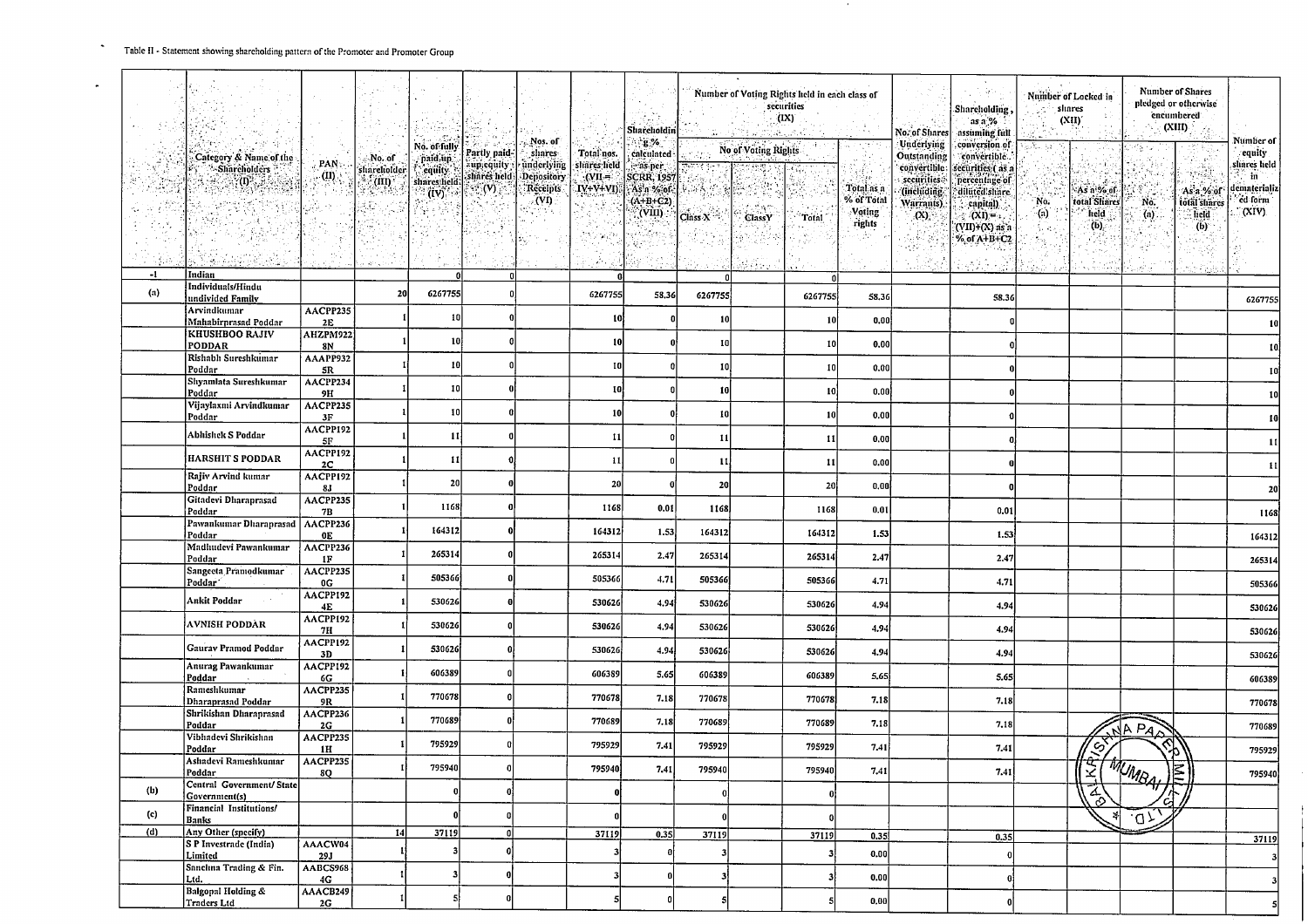|                       | Poddar Brothers<br>Investment Private Limited   | AAACP222<br>0J        |     |              |    |    |               |       |              |        |                 | 0.00  |                                                                                                                                                                                                                                |  |           |         |
|-----------------------|-------------------------------------------------|-----------------------|-----|--------------|----|----|---------------|-------|--------------|--------|-----------------|-------|--------------------------------------------------------------------------------------------------------------------------------------------------------------------------------------------------------------------------------|--|-----------|---------|
|                       | S P Finance And Trading                         | AABCS968              |     |              | Đ. |    |               |       |              |        |                 | 0.00  |                                                                                                                                                                                                                                |  | $\bullet$ |         |
|                       | Ltd                                             | 7F                    |     |              |    |    |               |       |              |        |                 | 0.00  |                                                                                                                                                                                                                                |  |           |         |
|                       | Vishal Furnishings Ltd                          | AAACR213<br>8К        |     |              |    |    |               |       |              |        |                 |       |                                                                                                                                                                                                                                |  |           | 10      |
|                       | <b>AKP</b> Enterprises LLP                      | AARFA814<br>6L        |     | 10           |    |    | 10            |       | 10           |        | 10              | 0.00  |                                                                                                                                                                                                                                |  |           |         |
|                       | RAP Enterprises LLP                             | AAMFR219              |     | 10           |    |    | 10l           |       | 10           |        | <b>10</b>       | 0.00  |                                                                                                                                                                                                                                |  |           | 10      |
|                       |                                                 | <b>7P</b><br>AAGFT323 |     | 10           |    |    | 10            |       | 10           |        | 10              | 0.00  |                                                                                                                                                                                                                                |  |           | 10      |
|                       | TMP Enterprises LLP                             | 9G<br>AAHFD295        |     |              |    |    | 13            |       | <b>13</b>    | $\sim$ | 13              | 0.00  |                                                                                                                                                                                                                                |  |           | 13      |
|                       | DPP Enterprises LLP                             | 8H                    |     | 13           |    |    |               |       |              |        | 13              | 0.00  |                                                                                                                                                                                                                                |  |           | 13      |
|                       | <b>HSP Enterprises LLP</b>                      | AAFFH761<br>7B        |     | 13           |    |    | 13            |       | 13           |        |                 |       |                                                                                                                                                                                                                                |  |           | 13      |
|                       | PKP Enterprises LLP                             | AALFP7258             |     | 13           |    |    | 13            |       | 13           |        | 13 <sub>1</sub> | 0.00  |                                                                                                                                                                                                                                |  |           |         |
|                       |                                                 | AAIFV0949             |     | 13           |    |    | 13            |       | 13           |        | 13              | 0.00  |                                                                                                                                                                                                                                |  |           | 13      |
|                       | <b>VKP</b> Enterprises LLP                      | B<br>AAJFG2464        |     | 37011        |    |    | 37011         | 0.34  | 37011        |        | 37011           | 0.34  | 0.34                                                                                                                                                                                                                           |  |           | 37011   |
|                       | <b>GPP ENTERPRISES LLP</b>                      | p                     |     |              |    |    |               | 58.71 | 6304874      |        | 6304874         | 58.71 | 58.71                                                                                                                                                                                                                          |  |           | 6304874 |
| Sub-Total<br>(A)(1)   |                                                 |                       | 34  | 6304874      |    |    | 6304874<br>ΩI |       | $\mathbf{r}$ |        | $\mathbf{0}$    |       |                                                                                                                                                                                                                                |  |           |         |
| $-2$                  | Foreign                                         |                       |     | $\mathbf{a}$ |    |    |               |       |              |        |                 |       |                                                                                                                                                                                                                                |  |           |         |
|                       | Individuals (NonResident<br>Individuals/Foreign |                       |     |              |    |    |               |       |              |        |                 |       |                                                                                                                                                                                                                                |  |           |         |
| (a)                   | Individuals)                                    |                       |     |              |    |    |               |       |              |        | $\mathbf{a}$    |       |                                                                                                                                                                                                                                |  |           |         |
| (b)                   | Government                                      |                       |     |              |    | 0  | 0.            |       |              |        | $\Omega$        |       |                                                                                                                                                                                                                                |  |           |         |
| (c)                   | Institutions                                    |                       |     |              |    | ٨l | n             |       | -al          |        | n               |       |                                                                                                                                                                                                                                |  |           |         |
| (d)                   | <b>Foreign Portfolio Investor</b>               |                       |     |              |    |    | n             |       |              |        | $\Omega$        |       |                                                                                                                                                                                                                                |  |           |         |
| (e)                   | Any Other (specify)                             |                       |     | n            |    |    |               |       |              |        |                 |       |                                                                                                                                                                                                                                |  |           |         |
| Sub-Total             |                                                 |                       |     |              |    |    |               |       |              |        |                 |       |                                                                                                                                                                                                                                |  |           |         |
| (A)(2)                |                                                 |                       |     |              |    |    |               |       |              |        |                 |       |                                                                                                                                                                                                                                |  |           |         |
| Total                 |                                                 |                       |     |              |    |    |               |       |              |        |                 |       |                                                                                                                                                                                                                                |  |           |         |
| Shareholding          |                                                 |                       |     |              |    |    |               |       | 6304874      |        | 6304874         | 58.71 | 58.71                                                                                                                                                                                                                          |  |           | 6304874 |
| of Promoter           |                                                 |                       | -34 | 6304874      |    |    | 6304874       | 58.71 |              |        |                 |       |                                                                                                                                                                                                                                |  |           |         |
| and Promoter<br>Group |                                                 |                       |     |              |    |    |               |       |              |        |                 |       |                                                                                                                                                                                                                                |  |           |         |
| (A)=(A)(1)+(A         |                                                 |                       |     |              |    |    |               |       |              |        |                 |       |                                                                                                                                                                                                                                |  |           |         |
| (2)                   |                                                 |                       |     |              |    |    |               |       |              |        |                 |       |                                                                                                                                                                                                                                |  |           |         |
|                       |                                                 |                       |     |              |    |    |               |       |              |        |                 |       | including the party in the party in the party of the details such as number of shareholders, outstanding shares held in demat/unclaimed suspense account, voting rights which are frozen etc. Note: (1) PAN would not be displ |  |           |         |
|                       |                                                 |                       |     |              |    |    |               |       |              |        |                 |       |                                                                                                                                                                                                                                |  |           |         |

Details of Shares which remain unclaimed may be given hear along with details such as number of shareholders, outstanding states lied in definitions, 2011.<br>Lerm Encumbrance has the same meaning as assigned under regulation

 $\frac{1}{2}$ 

 $\sim 2$ 



 $\sim 10^{-1}$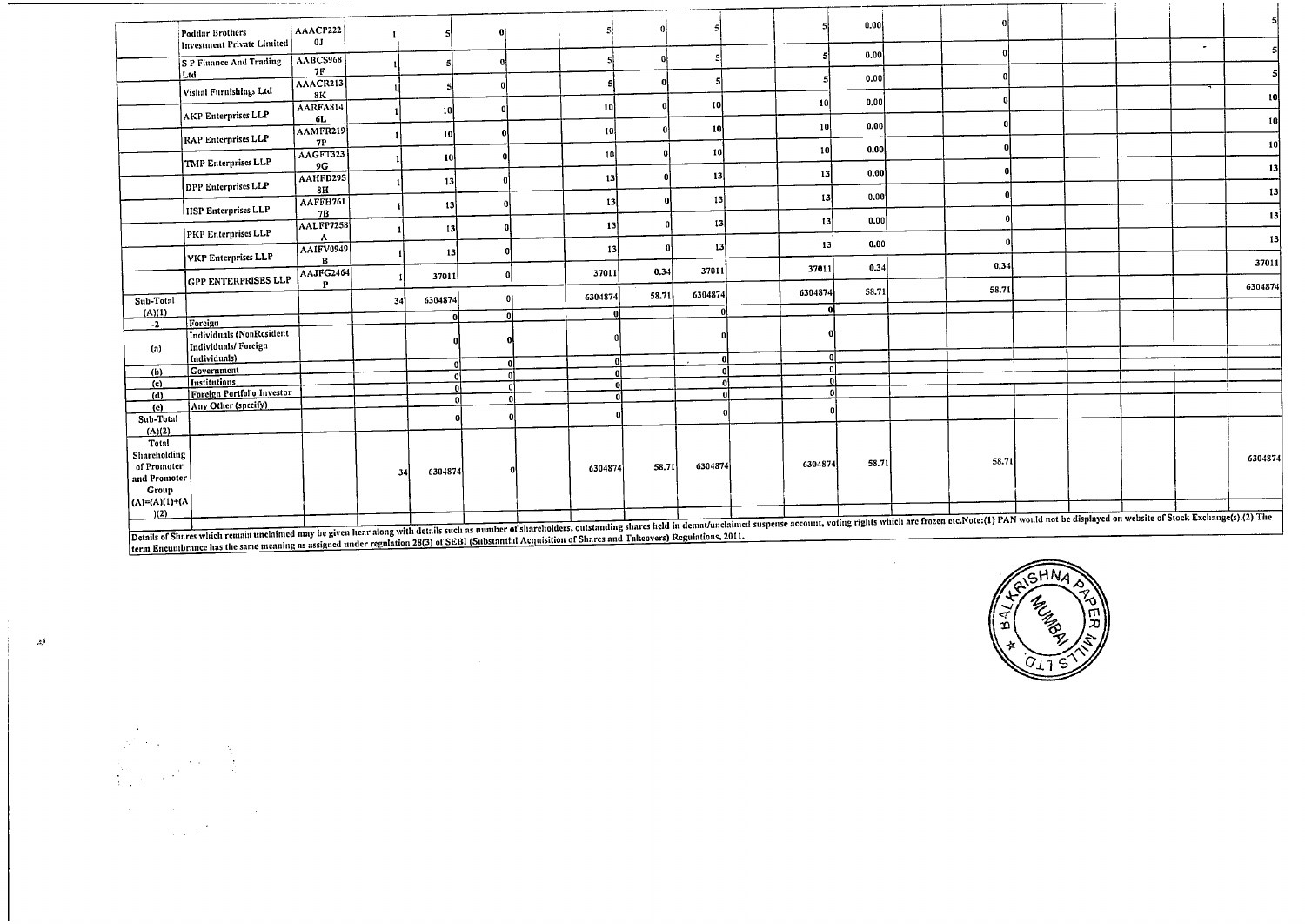$\overline{\phantom{a}}$ 

| 1996 HL = 9796671611 Stromme sum enormed i                                         |                                                                                                  |                                                                                                                                                                                                                                                                                                                                            |                 |                                | $\mathbb{R}^{2n}$                   | u bi                              | 燕竹              | Sharchol<br>ding %                           |                      |         | Number of Voting Rights held in each class of<br>securities<br>(IX) |                             | No. of Shares            | الثاقية ال<br><b>Shareholding</b><br>$\ldots$ as a %.<br>assuming full | Number of<br>Locked in shares<br>(XII) |                 | <b>Number of Shares</b><br>pledged or otherwise<br>encumbered<br>(xii) |                              | ्म्<br>विदे<br>بتران بالمناد      |
|------------------------------------------------------------------------------------|--------------------------------------------------------------------------------------------------|--------------------------------------------------------------------------------------------------------------------------------------------------------------------------------------------------------------------------------------------------------------------------------------------------------------------------------------------|-----------------|--------------------------------|-------------------------------------|-----------------------------------|-----------------|----------------------------------------------|----------------------|---------|---------------------------------------------------------------------|-----------------------------|--------------------------|------------------------------------------------------------------------|----------------------------------------|-----------------|------------------------------------------------------------------------|------------------------------|-----------------------------------|
|                                                                                    |                                                                                                  | $\rightarrow$ $\bar{\lambda}$ .                                                                                                                                                                                                                                                                                                            |                 |                                |                                     | Nos. of<br>calculate              |                 |                                              | No of Voting Rights  |         |                                                                     |                             | Underlying               | conversion of                                                          |                                        |                 |                                                                        |                              | Number of                         |
|                                                                                    |                                                                                                  |                                                                                                                                                                                                                                                                                                                                            |                 |                                | Parily                              | shares                            | Total nos.      | d as per                                     |                      |         |                                                                     |                             | <b>Outstanding</b>       | convertible<br>securities (as                                          |                                        |                 | $\chi\to$                                                              |                              | equity shares                     |
|                                                                                    |                                                                                                  |                                                                                                                                                                                                                                                                                                                                            | No. of          | No. of fully paid<br>up equity | paid-up<br>equity                   | underlyi<br>ng.                   | shares held     | SCRR,                                        |                      |         |                                                                     |                             | convertible              | a percentage.                                                          |                                        | As n            | 人居县                                                                    | As n %                       | held in<br>dematerialized         |
|                                                                                    | Category & Name of the Shareholders<br>$\begin{array}{c} \hline \textbf{0} \end{array}$          | PAN.<br>$\sigma_{m,k}$<br>(II)                                                                                                                                                                                                                                                                                                             | sharcholder     | shares held                    | shares                              | Deposito                          | $CVII =$        | 1957<br>As a %                               |                      |         |                                                                     | Total as<br>n % of          | securities               | of diluted                                                             |                                        | $%$ of          |                                                                        | of total                     |                                   |
| $\phi_{\rm P}$ (se,                                                                | 15 Queen<br>ા સ્ટિપ્ <sub>ર</sub> સ્                                                             | A. A                                                                                                                                                                                                                                                                                                                                       | (iii)           | $(IV)^{2}$                     | held                                | ∛.ry                              | 1V+V+VI)        | 5 oF                                         |                      |         |                                                                     | Total                       | (including)<br>Warrants) | share capital)                                                         | No.                                    | total<br>Shares | No.                                                                    | shares <sup>®</sup>          | form $(XIV)$                      |
|                                                                                    | $\mathbb{R}^{d-1}_{\mathbb{Z}_2}$<br>The County of the                                           |                                                                                                                                                                                                                                                                                                                                            | بالجرداري<br>W. |                                | $\langle \mathsf{W} \rangle$<br>-12 | Receipts<br>(VD)<br>$\sim$ $\sim$ |                 | $(A+ B+C)$ Class X<br>$-2)$<br>(VIII)<br>MQ. | $2.1\,\mu\mathrm{m}$ | ClassY. | $\sim$ Total<br>$+11$<br>病理病<br>$\mathcal{N}_{\mathcal{C}}$         | Voting<br>rights<br>والأورع | $(\mathbf{X})$           | <b>EXITE</b><br>$(VII)+(X)$ as a<br>$\sim$ % of<br>$A+B+C2$            | (a)<br>ارداؤ مد                        | held<br>(b)     | (a)<br>$\mathcal{R}^{\text{tr}}_{\text{GQ}}$<br>સેદ                    | held<br>$\ddot{\phantom{a}}$ | - 18<br>C. 6<br>化氯酸<br>$\sim 0.5$ |
| nga .                                                                              | 化硫酸盐 电双向电阻<br>$\sim$ 10 $^{\circ}$                                                               | $\begin{bmatrix} \begin{smallmatrix} 1 & 0 & 0 & 0 \\ 0 & 0 & 0 & 0 \\ 0 & 0 & 0 & 0 \\ 0 & 0 & 0 & 0 \\ 0 & 0 & 0 & 0 \\ 0 & 0 & 0 & 0 \\ 0 & 0 & 0 & 0 \\ 0 & 0 & 0 & 0 \\ 0 & 0 & 0 & 0 \\ 0 & 0 & 0 & 0 \\ 0 & 0 & 0 & 0 \\ 0 & 0 & 0 & 0 \\ 0 & 0 & 0 & 0 \\ 0 & 0 & 0 & 0 & 0 \\ 0 & 0 & 0 & 0 & 0 \\ 0 & 0 & 0 & 0 & 0 \\ 0 & 0 & $ | 수리              |                                |                                     |                                   |                 |                                              |                      |         |                                                                     |                             |                          | 14 H.A.                                                                |                                        |                 |                                                                        |                              |                                   |
| 3T<br>$-1$                                                                         |                                                                                                  |                                                                                                                                                                                                                                                                                                                                            |                 |                                | ΩÎ                                  |                                   | ΩI<br>n.        |                                              | n.<br>$\Omega$       |         |                                                                     |                             |                          |                                                                        |                                        |                 |                                                                        |                              |                                   |
| (n)                                                                                | <b>Mutual Funds</b>                                                                              |                                                                                                                                                                                                                                                                                                                                            |                 |                                | 0<br>۵l                             |                                   | 0İ              |                                              | $\mathbf{u}$         |         | n۱                                                                  |                             |                          |                                                                        |                                        |                 |                                                                        |                              |                                   |
| (b)                                                                                | <b>Venture Capital Funds</b>                                                                     |                                                                                                                                                                                                                                                                                                                                            |                 |                                | n١                                  |                                   | ۵ŀ              |                                              | $\mathbf{a}$         |         | n                                                                   |                             |                          |                                                                        |                                        |                 |                                                                        |                              |                                   |
| (c)                                                                                | <b>Alternate Investment Funds</b>                                                                |                                                                                                                                                                                                                                                                                                                                            |                 | n١                             | 0                                   |                                   | ۰ol             |                                              | n                    |         | ΩÎ                                                                  |                             |                          |                                                                        |                                        |                 |                                                                        |                              |                                   |
| (d)                                                                                | <b>Foreign Venture Capital Investors</b>                                                         |                                                                                                                                                                                                                                                                                                                                            |                 | $\Omega$                       | nl                                  |                                   | -o1             |                                              |                      |         | 0l                                                                  |                             |                          |                                                                        |                                        |                 |                                                                        |                              | 27                                |
| (e)                                                                                | Foreign Portfolio Investors                                                                      |                                                                                                                                                                                                                                                                                                                                            |                 | 27)                            |                                     | n                                 | $\overline{27}$ |                                              | -271                 |         | 271                                                                 |                             |                          |                                                                        |                                        |                 |                                                                        |                              |                                   |
| (n)                                                                                | Financial Institutions/ Banks                                                                    |                                                                                                                                                                                                                                                                                                                                            |                 | ΩÍ                             |                                     | n                                 | ol              |                                              |                      |         | <b>n</b><br>nl                                                      |                             |                          |                                                                        |                                        |                 |                                                                        |                              |                                   |
| $(g)$                                                                              | <b>Insurance Companies</b><br>Provident Funds/ Pension Funds                                     |                                                                                                                                                                                                                                                                                                                                            |                 | лl                             |                                     | -al                               | O               |                                              | ni<br>ΩI             |         | ΩI                                                                  |                             |                          |                                                                        |                                        |                 |                                                                        |                              |                                   |
| (h)                                                                                | Any Other (specify)                                                                              |                                                                                                                                                                                                                                                                                                                                            |                 | -al                            |                                     | $\mathbf{0}$                      | n               |                                              | 27                   |         | 27                                                                  | nl                          |                          | ΩI                                                                     |                                        |                 |                                                                        |                              | 27                                |
| (i)                                                                                |                                                                                                  |                                                                                                                                                                                                                                                                                                                                            |                 | 27                             |                                     | $\Omega$                          | 27              |                                              |                      |         |                                                                     |                             |                          |                                                                        |                                        |                 |                                                                        |                              |                                   |
| Sub-Total (B)(1)                                                                   | Central Government/ State                                                                        |                                                                                                                                                                                                                                                                                                                                            |                 |                                |                                     |                                   |                 |                                              |                      |         |                                                                     |                             |                          |                                                                        |                                        |                 |                                                                        |                              |                                   |
| $-2$                                                                               | Government(s)/ President of India                                                                |                                                                                                                                                                                                                                                                                                                                            |                 |                                |                                     | $\mathbf{r}$                      |                 | n.                                           |                      | n.      | n.                                                                  |                             |                          |                                                                        |                                        |                 |                                                                        |                              |                                   |
| Sub-Total (B)(2)                                                                   |                                                                                                  |                                                                                                                                                                                                                                                                                                                                            |                 | $\mathbf{0}$                   |                                     | nl                                | ß               |                                              | nl                   |         |                                                                     |                             |                          |                                                                        |                                        |                 |                                                                        |                              |                                   |
| $-3$                                                                               | Non-institutions                                                                                 |                                                                                                                                                                                                                                                                                                                                            |                 |                                |                                     |                                   |                 |                                              |                      |         |                                                                     |                             |                          |                                                                        |                                        |                 |                                                                        |                              |                                   |
| (a(i))                                                                             | Individuals-<br>i.Individual shareholders holding<br>nominal share capital up to Rs. 2 lakhs.    |                                                                                                                                                                                                                                                                                                                                            | 9823            | 2856947                        |                                     |                                   | 2856947         | 26.6                                         | 2856947              |         | 2856947                                                             | 26.6                        |                          | 26.6                                                                   |                                        |                 |                                                                        |                              | 2718479                           |
| (a(ii))                                                                            | Individuals -<br>ii. Individual shareholders holding<br>nominal share capital in excess of Rs. 2 |                                                                                                                                                                                                                                                                                                                                            |                 | 617313                         |                                     |                                   | 617313          | 5.75                                         | 617313               |         | 617313                                                              | 5.75                        |                          | 5.75<br>1.03                                                           |                                        |                 |                                                                        |                              | 617313<br>110400                  |
|                                                                                    | lakhs.                                                                                           | ADOPM0469E                                                                                                                                                                                                                                                                                                                                 |                 | 110400                         |                                     |                                   | 110400          | 1.03                                         | 110400               |         | 110400                                                              | 1.03<br>$\mathbf{a}$        |                          |                                                                        |                                        |                 |                                                                        |                              | 30                                |
|                                                                                    | <b>KISHAN GOPAL MOHTA</b><br>NBFCs registered with RBI                                           |                                                                                                                                                                                                                                                                                                                                            |                 | 30                             |                                     | n                                 |                 | 30                                           | 30<br>۵l             | -ni     | 30<br>o                                                             |                             |                          |                                                                        |                                        |                 |                                                                        |                              |                                   |
| (b)<br>(c)                                                                         | <b>Employee Trusts</b>                                                                           |                                                                                                                                                                                                                                                                                                                                            |                 |                                |                                     | n                                 |                 | n.                                           |                      |         |                                                                     |                             |                          |                                                                        |                                        |                 |                                                                        |                              |                                   |
|                                                                                    | <b>Overseas Depositories (holding DRs)</b>                                                       |                                                                                                                                                                                                                                                                                                                                            |                 |                                |                                     |                                   |                 |                                              |                      |         |                                                                     |                             |                          |                                                                        |                                        |                 |                                                                        |                              |                                   |
| (d)                                                                                | (balancing figure)                                                                               |                                                                                                                                                                                                                                                                                                                                            |                 | 960653                         |                                     |                                   | 960653          | 8,94                                         | 960653               |         | 960653                                                              | 8.94                        |                          | 8.94                                                                   |                                        |                 |                                                                        |                              | 960487                            |
| (e)                                                                                | Any Other (specify)                                                                              |                                                                                                                                                                                                                                                                                                                                            | 618<br>190      | 37102                          |                                     | -nl                               | 37102           | 0.35                                         | 37102                |         | 37102                                                               | 0.35                        |                          | 0.35                                                                   |                                        |                 |                                                                        |                              | 37102                             |
|                                                                                    | Non-Resident Indian (NRI)                                                                        |                                                                                                                                                                                                                                                                                                                                            | -31             | 52377                          |                                     |                                   | 52377           | 0.49                                         | 52377                |         | 52377                                                               | 0.49                        |                          | 0,49                                                                   |                                        |                 |                                                                        |                              | 52377                             |
|                                                                                    | <b>Clearing Members</b>                                                                          |                                                                                                                                                                                                                                                                                                                                            |                 |                                |                                     |                                   |                 | 2.29                                         | 246075               |         | 246075                                                              | 2.29                        |                          | 2.29                                                                   |                                        |                 |                                                                        |                              | 246075                            |
|                                                                                    | SUNHILL TRADING PRIVATE                                                                          | AAMCS9378J                                                                                                                                                                                                                                                                                                                                 |                 | 246075                         |                                     |                                   | 246075          |                                              |                      |         |                                                                     | 2.39                        |                          | 2.39                                                                   |                                        |                 |                                                                        |                              | 256543                            |
|                                                                                    | <b>LIMITED</b>                                                                                   |                                                                                                                                                                                                                                                                                                                                            | 280             | 256626                         |                                     |                                   | 256626          | $\overline{2.39}$                            | 256626               |         | 256626<br>614548                                                    | 5.72                        |                          | 5.72                                                                   |                                        |                 |                                                                        |                              | 614465                            |
|                                                                                    | lhuf.<br><b>Bodies Corporate</b>                                                                 |                                                                                                                                                                                                                                                                                                                                            | 117             | 614548                         |                                     | 0l                                | 614548          | 5.72                                         | 614548<br>4434943    |         | 4434943                                                             | 41.29                       |                          | 41.29                                                                  |                                        |                 |                                                                        |                              | 4296309                           |
|                                                                                    |                                                                                                  |                                                                                                                                                                                                                                                                                                                                            | 10458           | 4434943                        |                                     | n                                 | 4434943         | 41.29                                        |                      |         |                                                                     |                             |                          |                                                                        |                                        |                 |                                                                        |                              |                                   |
| Sub-Total (B)(3)<br><b>Total Public</b><br>Shareholding<br>$(B)=(B)(1)+(B)(2)+(B)$ |                                                                                                  |                                                                                                                                                                                                                                                                                                                                            | 10459           | 4434970                        |                                     |                                   | 4434970         | 41.29                                        | 4434970              |         | 4434970                                                             | 41,29                       |                          | 41.29                                                                  |                                        |                 |                                                                        |                              | 4296336                           |
| B(3)                                                                               |                                                                                                  |                                                                                                                                                                                                                                                                                                                                            |                 |                                |                                     |                                   |                 |                                              |                      |         |                                                                     |                             |                          |                                                                        |                                        |                 |                                                                        |                              | والمقطعة ومفطورات                 |

Details of the shareholders acting as persons in Concert including their Shareholded income including (No. and %):Details of Shares which remain unclaimed may be given hear along with details such as number of shareholders recen etc.Note:(1)PAN would not be usplused on weashed and the extent information available and the balance to be disclosed as held by custodian,<br>Peccints, the same may be disclosed in the respective columns to the extent



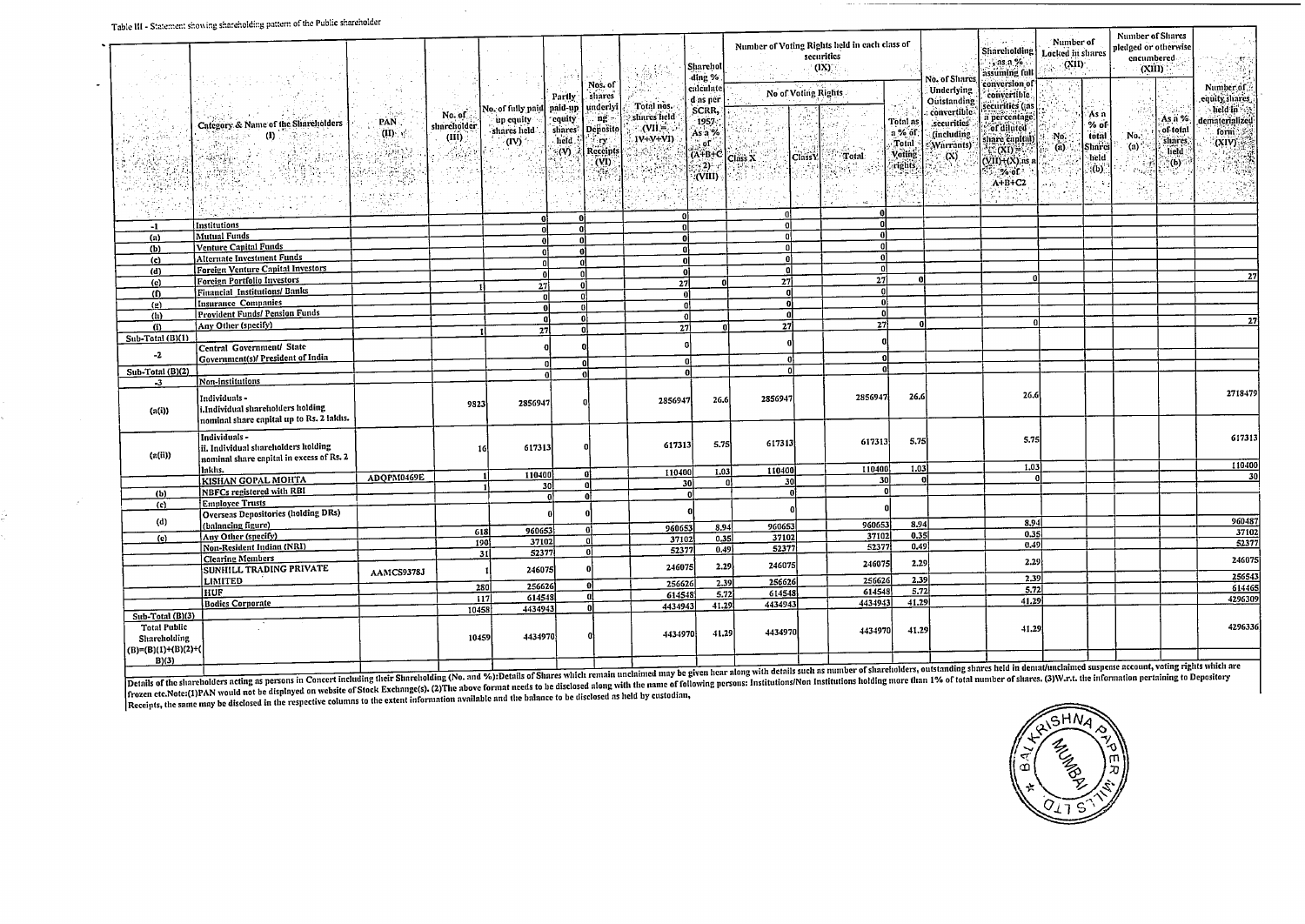## Table IV - Statement showing shareholding pattern of the Non Promoter-Non Public shareholder

 $\bullet$ 

 $\ddot{\phantom{1}}$ 

|                                   | -549                                                                                                       |                                     | 광                                                                                                                                                                                                                      |                                                                      | 实外教育<br>: Nos. of                                      |                                                                                                               | <b>Sharch</b><br>olding<br>$\sim$<br>calculat                          |                   |          | Number of Voting Rights lield in each class<br>of securities<br>(TX) |                                                                   | No. of<br><b>Shares</b><br>Underlyin                                                           | Shareholding<br>$\ldots$ as a %<br>assuming full<br>conversion of<br>convertible                        | 3663425<br>Number of Locked<br>in shares<br>$\sim$ $\alpha$ in $\sim$ |                                                                    |                                  | Number of<br><b>Shares:</b><br>pledged or<br>otherwise<br>encumbered | Number of                                                    |
|-----------------------------------|------------------------------------------------------------------------------------------------------------|-------------------------------------|------------------------------------------------------------------------------------------------------------------------------------------------------------------------------------------------------------------------|----------------------------------------------------------------------|--------------------------------------------------------|---------------------------------------------------------------------------------------------------------------|------------------------------------------------------------------------|-------------------|----------|----------------------------------------------------------------------|-------------------------------------------------------------------|------------------------------------------------------------------------------------------------|---------------------------------------------------------------------------------------------------------|-----------------------------------------------------------------------|--------------------------------------------------------------------|----------------------------------|----------------------------------------------------------------------|--------------------------------------------------------------|
| 50                                | Category & Name<br>of the<br><b>Shareholders</b><br>$\mathbf{u}$                                           | No. of<br>shareholder<br>(iii)      | No. of fully paid<br>up equity<br>shares held<br>(IV)<br>in<br>San                                                                                                                                                     | <b>Partly</b><br>paid-up<br>equity<br>shares<br>held<br>$\mathbf{y}$ | shares<br>underlying<br>Depository<br>Receipts<br>(VI) | Total nos.<br>shares held.<br>$\sim$ $\alpha$ ii =<br>$IV+V+VI$ )                                             | ed as<br>per.<br><b>SCRR</b><br>1957<br>As a %<br>$\sim$ of<br>$(A+B+$ | Class X   Class Y |          | No of Voting Rights<br>Total :                                       | $\mathcal{Q}_\infty$ tet<br>Total as<br>a %:of<br>Total<br>Voting | $-$ g. $^{\circ}$<br>Outstandi<br>ng<br>convertibl<br>e securities<br>(including)<br>Warrants) | securities (as<br>a percentage<br>of diluted<br>share.<br>capital)<br>$(XI) = \cdots$<br>$(VII)+(X)$ as | No.<br>(a)                                                            | Asa.%<br>of total<br><b>Shares</b><br>held <sup>*</sup><br>$(b)$ : | Νő<br>$\left( \mathbf{a}\right)$ | As $a\%$<br>of total<br>shares<br>-held<br>(b)                       | equity shares<br>held in<br>dematerialized<br>form.<br>(XIV) |
|                                   |                                                                                                            | <b>RADA</b><br><b>Barbara (BAL)</b> |                                                                                                                                                                                                                        | كالمصرور                                                             | Sand Safe                                              | <b>Carlo William C</b>                                                                                        | C2<br>(VIII)                                                           |                   |          |                                                                      | rights<br>高度控制                                                    | $(\mathbf{X})$                                                                                 | a % of<br>$A+B+C2$<br>ra Par                                                                            |                                                                       | (1, 1, 1, 1)                                                       |                                  | $\mathcal{R}_2$ :                                                    |                                                              |
| $\mathbf{1}$<br>$\left( a\right)$ | Custodian/DR<br>Holder<br>Name of DR<br>Holder (if<br>available)                                           |                                     |                                                                                                                                                                                                                        |                                                                      |                                                        |                                                                                                               |                                                                        |                   |          |                                                                      |                                                                   |                                                                                                |                                                                                                         |                                                                       |                                                                    |                                  |                                                                      |                                                              |
|                                   | $\sqrt{\text{Sub-Total }  C (1)}$                                                                          |                                     |                                                                                                                                                                                                                        | 0l<br>0                                                              |                                                        | ΩI                                                                                                            | n                                                                      | $\Omega$<br>u     |          | 0                                                                    | $\overline{0}$                                                    |                                                                                                | n                                                                                                       | ۵I                                                                    | 01                                                                 | - Ol                             | ŋ                                                                    |                                                              |
| $\mathbf{2}$                      | Employee Benefit<br>Trust (under<br><b>SEBI</b> (Share<br>based Employee<br>Benefit)<br>Regulations, 2014) |                                     |                                                                                                                                                                                                                        |                                                                      |                                                        |                                                                                                               |                                                                        |                   |          |                                                                      |                                                                   |                                                                                                |                                                                                                         |                                                                       |                                                                    |                                  |                                                                      |                                                              |
| (a)                               | Name (abc<br>$ Sub-Total  C (2)$                                                                           |                                     | $\mathbf{0}$                                                                                                                                                                                                           | $\Omega$                                                             | $\mathbf{u}$                                           | $\mathbf{0}$                                                                                                  | <b>0</b>                                                               | ٥l                | 0I       |                                                                      | Ωl                                                                | n                                                                                              | ٥l                                                                                                      | 0l                                                                    | 0l                                                                 | $\Omega$                         |                                                                      |                                                              |
|                                   |                                                                                                            |                                     |                                                                                                                                                                                                                        |                                                                      |                                                        |                                                                                                               |                                                                        |                   |          |                                                                      |                                                                   |                                                                                                |                                                                                                         |                                                                       |                                                                    |                                  |                                                                      |                                                              |
|                                   | Total Non-<br>Promoter-Non<br>Public<br>Shareholding<br> (C)=[C](1) +[C](2)                                |                                     |                                                                                                                                                                                                                        |                                                                      |                                                        |                                                                                                               |                                                                        | $\overline{0}$    | $\Omega$ |                                                                      |                                                                   |                                                                                                |                                                                                                         |                                                                       | $\overline{0}$                                                     | $\Omega$                         |                                                                      |                                                              |
|                                   |                                                                                                            |                                     | Note (1) PAN would not be displayed on website of Stock Exchange(s).(2) The above format needs to disclose name of all holders holding more than 1% of total number of shares (3) W.r.t. the information pertaining to |                                                                      |                                                        | Depository Receipts, the same may be disclosed in the respective columns to the extent information available, |                                                                        |                   |          |                                                                      |                                                                   |                                                                                                |                                                                                                         |                                                                       |                                                                    |                                  | $C_{\ell}$<br>$\tau_{\!\!\sqrt{q}}$                                  |                                                              |

 $\sim$ 



 $\sim$